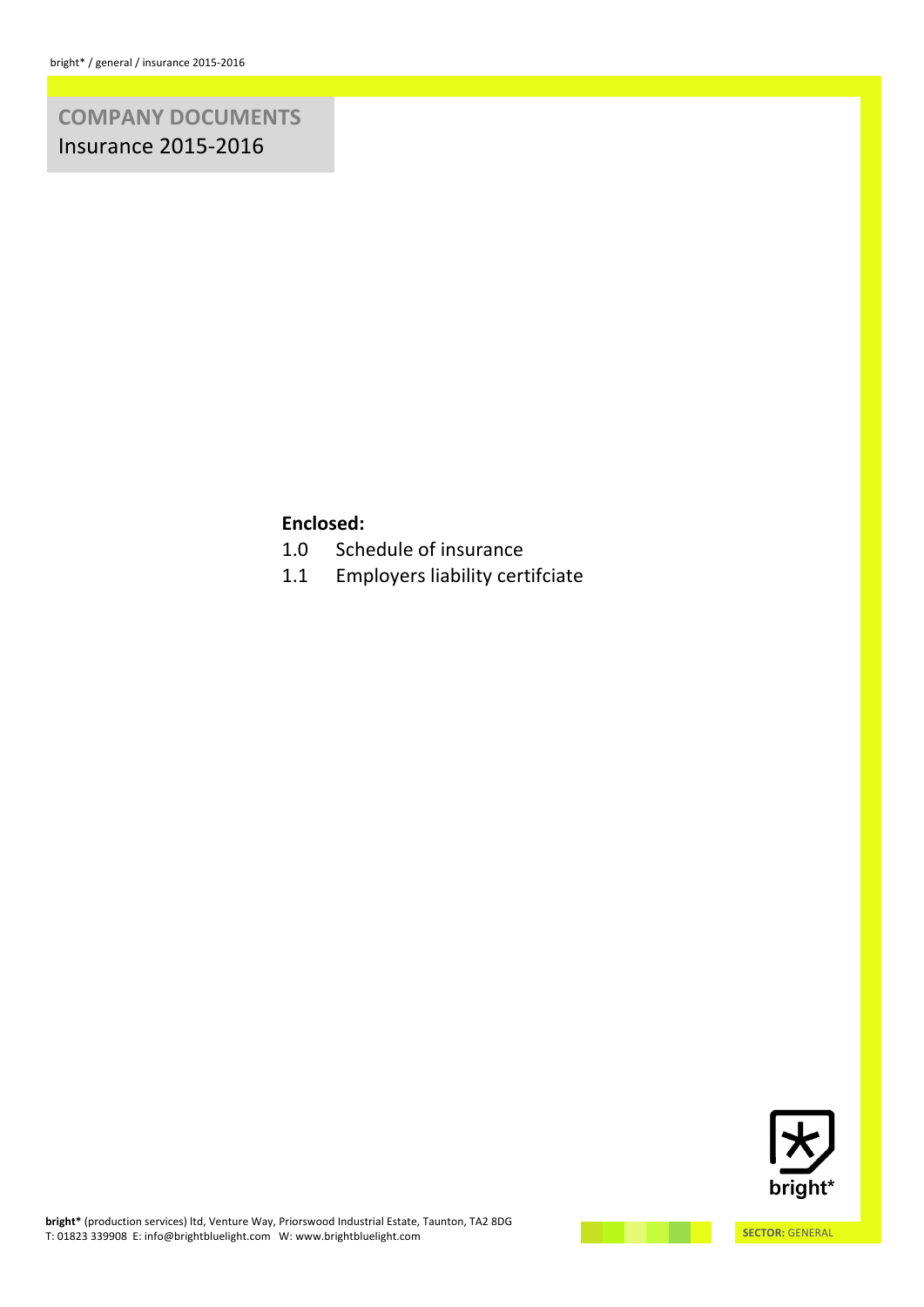### **Entertainment Combined Policy Schedule**

This schedule forms part of your policy

If the information in the schedule is incorrect or incomplete or if the insurance does not meet your requirements, please tell us as soon as possible. You are reminded of the need to tell us immediately of any facts or changes which we would take into account in our assessment or acceptance of this insurance as failure to disclose all relevant facts may invalidate your policy, or may result in the policy not operating fully.

This schedule is a summary of your policy cover and should be read in conjunction with your policy wording.

## **Your Policy Details**

| <b>Policy Number</b>           | TUE/3739842                                                                          |                                      |  |
|--------------------------------|--------------------------------------------------------------------------------------|--------------------------------------|--|
| <b>The Policyholder</b>        | <b>Bright (Production Services) Ltd</b>                                              |                                      |  |
| <b>Correspondence Address</b>  | Venture Way<br><b>Priorswood Industrial Estate</b><br>Taunton<br>Somerset<br>TA2 8DG |                                      |  |
| <b>Risk Address</b>            | Venture Way<br><b>Priorswood Industrial Estate</b><br>Taunton<br>Somerset<br>TA2 8DG |                                      |  |
| <b>Business Description</b>    | <b>Equipment Hirers</b>                                                              |                                      |  |
| <b>Period of Insurance</b>     | Effective Date:                                                                      | 6 <sup>th</sup> February 2015        |  |
|                                | Expiry Date:                                                                         | 5 <sup>th</sup> February 2016        |  |
| <b>Premium Due</b>             | GBP2,354.88                                                                          | plus GBP141.29 Insurance Premium Tax |  |
| <b>Policy Underwritten by:</b> | Hiscox Underwriting Ltd on behalf of Hiscox Insurance Company Limited                |                                      |  |

Towergate Underwriting Group Ltd on behalf of Hiscox Underwriting Ltd on behalf of Hiscox Insurance Company Limited

Steve Langan

**Steve Langan** Managing Director, Hiscox UK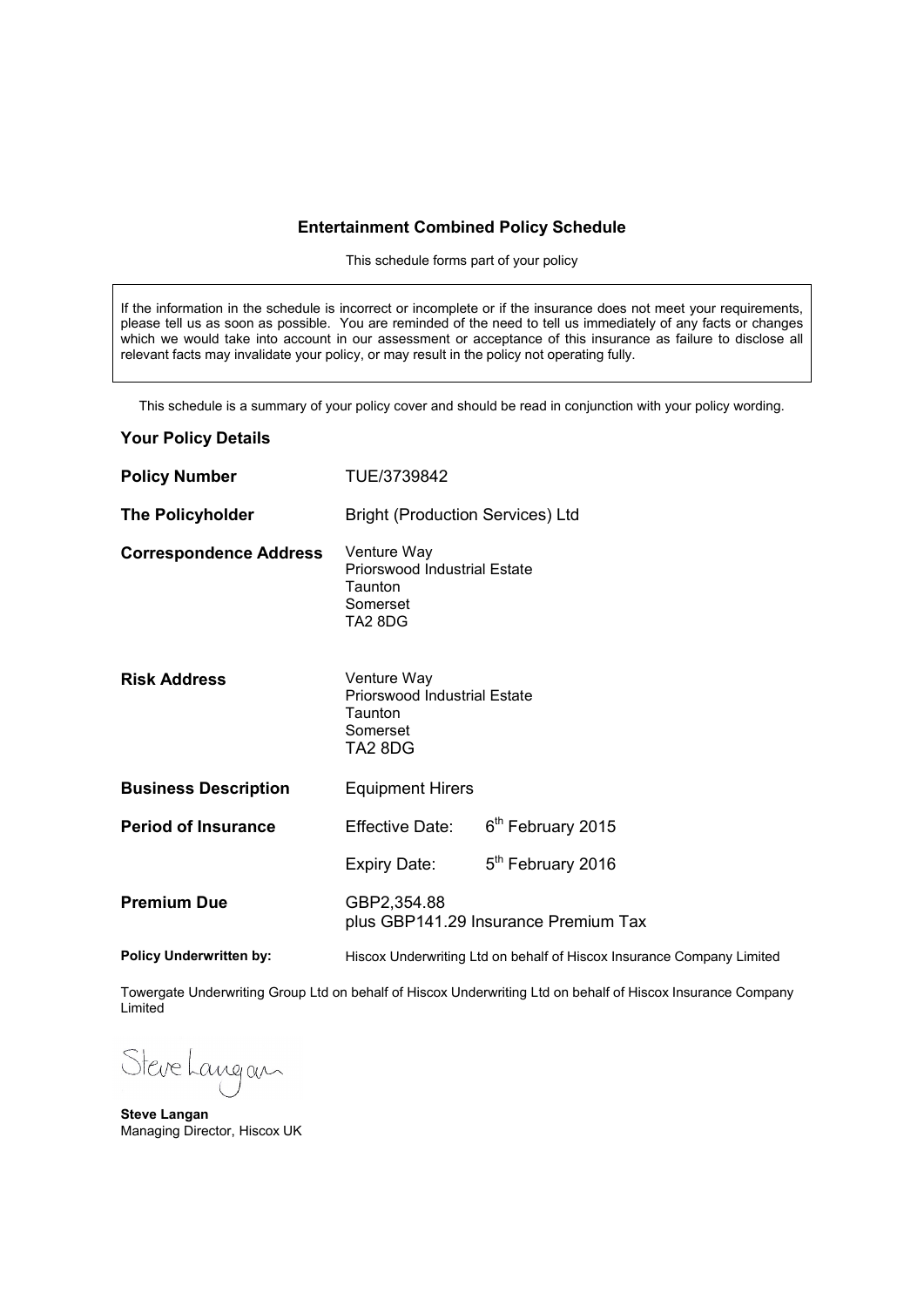# **Operative Sections**

| Operative            |
|----------------------|
| Operative            |
| <b>Not Operative</b> |
| Operative            |
| <b>Not Operative</b> |
| <b>Not Operative</b> |
| <b>Not Operative</b> |
| Operative            |
| Operative            |
| <b>Not Operative</b> |
| <b>Not Operative</b> |
|                      |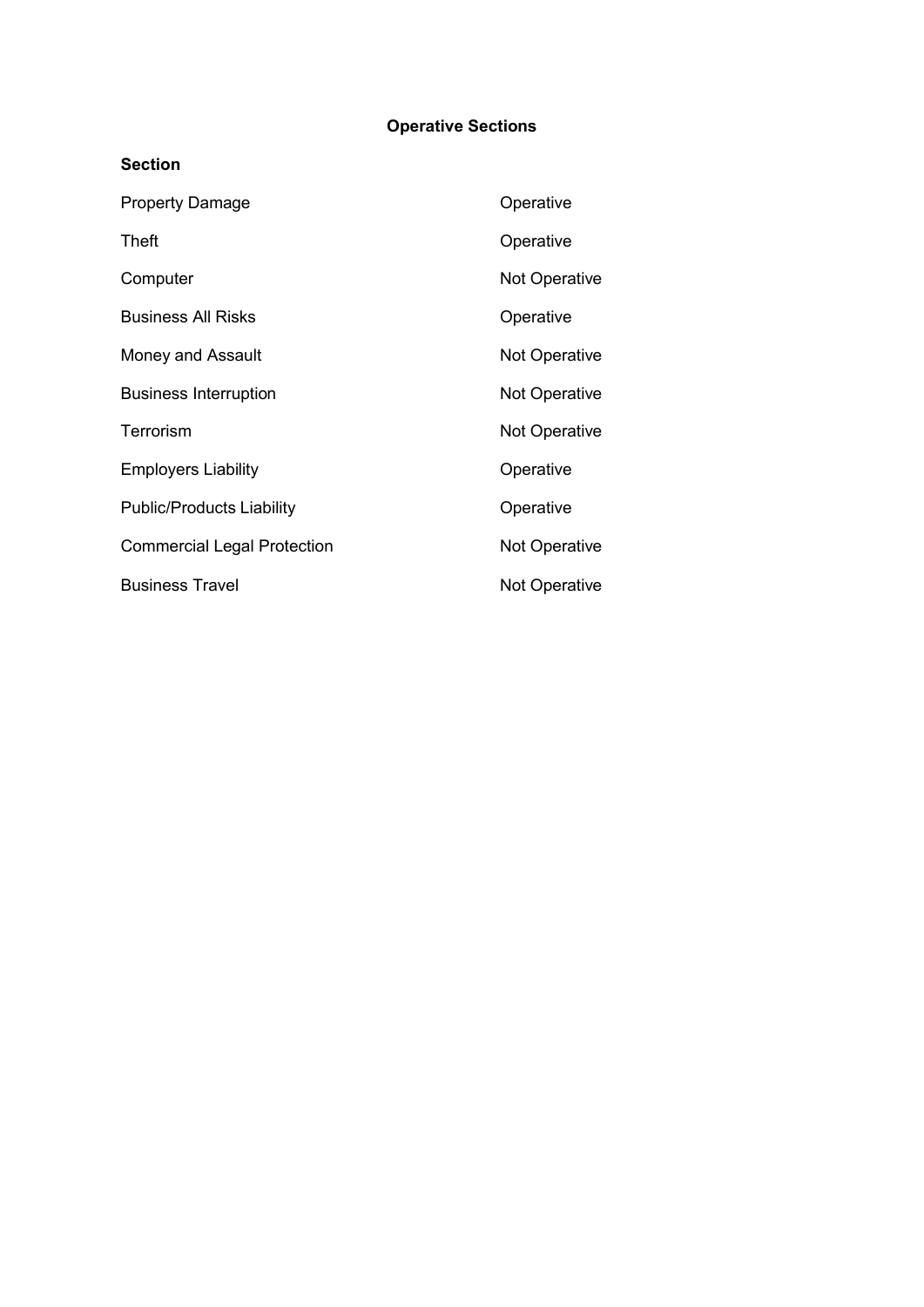# **Property Damage – All Risks Premises Only**

| Item:  | <b>Description of Property Insured</b>                                                                                                          | <b>Sum Insured</b> |       |
|--------|-------------------------------------------------------------------------------------------------------------------------------------------------|--------------------|-------|
| İ.     | Computer Equipment the Property of the Insured or for<br>which the Insured is responsible                                                       | <b>GBP</b>         | 1,000 |
| ii.    | Machinery, plant and All Other Contents excluding<br>Computer Equipment the property of the Insured or for<br>which the Insured is responsible  | <b>GBP</b>         | 5,000 |
| iii.   | Stock and Materials in Trade, work in progress and<br>finished goods the property of the insured or for which<br>the Insured is responsible     |                    | Nil   |
| iv.    | Decorations and Improvements to buildings including<br>landlords fixtures and fittings for which the Insured is<br>responsible and not as owner |                    | Nil   |
| v.     | Buildings at the Premises the property of the Insured or<br>for which the Insured is responsible                                                |                    | Nil   |
| vi.    | <b>Rent Payable</b>                                                                                                                             |                    | Nil   |
| Excess | GBP 250 in respect of each and every loss.                                                                                                      |                    |       |

**In respect of Flood losses.**

**The excess is amended to the greater of 10% of each agreed claim or GBP2,500, subject to a maximum of GBP50,000 in respect of each agreed claim.**

**In respect of damage caused by:-**

**a. rising, surface or tidal water other than a rise in the water table, or b. the overflow of streams, rivers, lakes, ponds or other bodies of water**

# **GBP 1,000 in respect of subsidence, ground slip and heave**

Please refer to the policy booklet for the clauses that automatically apply to this section.

The following additional clauses apply to this section: -

# **Property Damage - Additional Clause list A**

M. Requirements

#### **Property Damage - Additional clause list B** Hire Agreement

#### **Property Damage Extensions**

- 1 Alternative Hire Costs
- 3 Continuing Hire Charges

### **Additional Contingencies**

A. Subsidence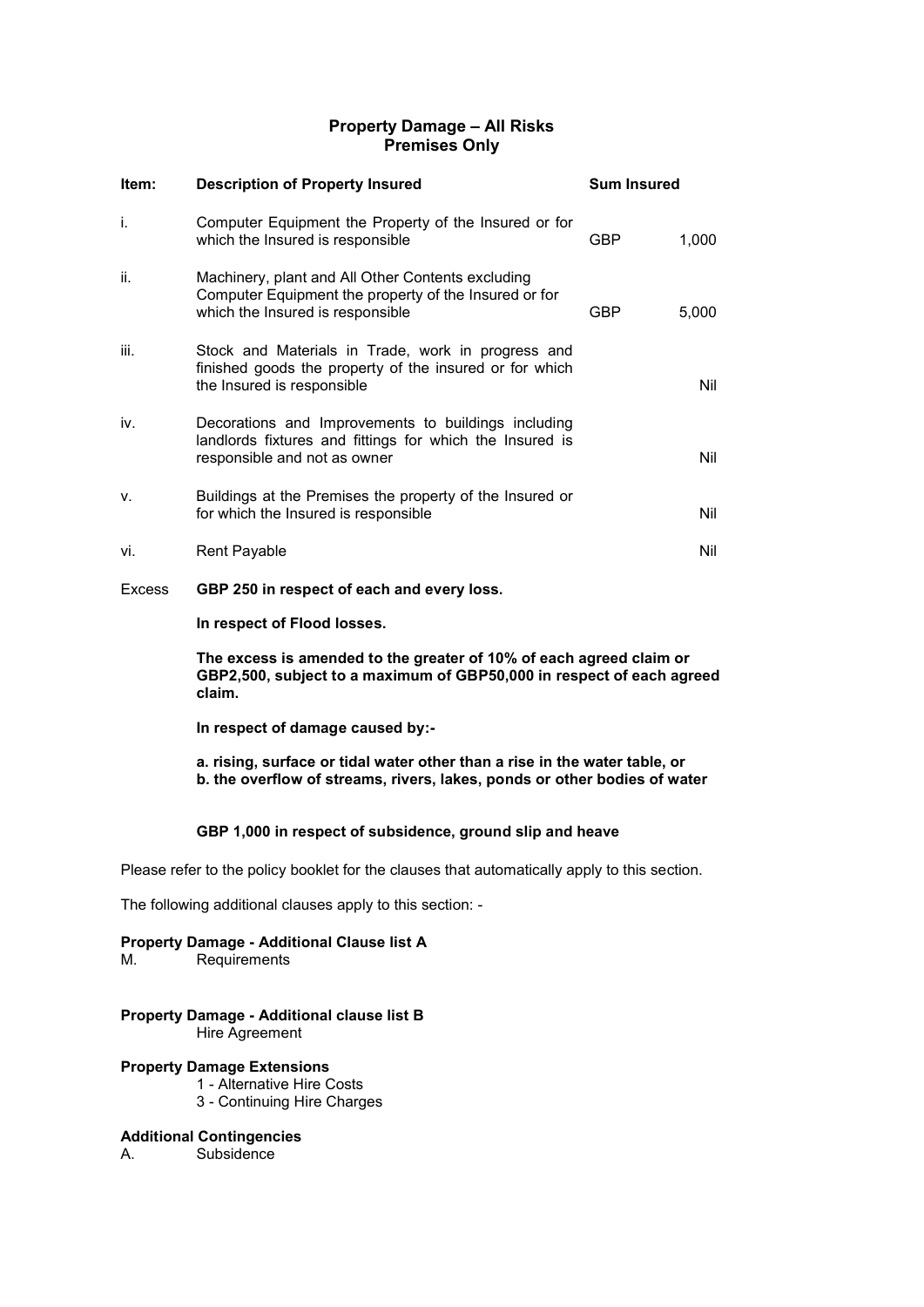- F. Firebreak Doors & Shutters
- **Additional Conditions**<br>
F. Firebreak Dc<br>
G. Portable Spa<br>
T. Stock Storag G. Portable Space Heaters
- T. Stock Storage Basements Only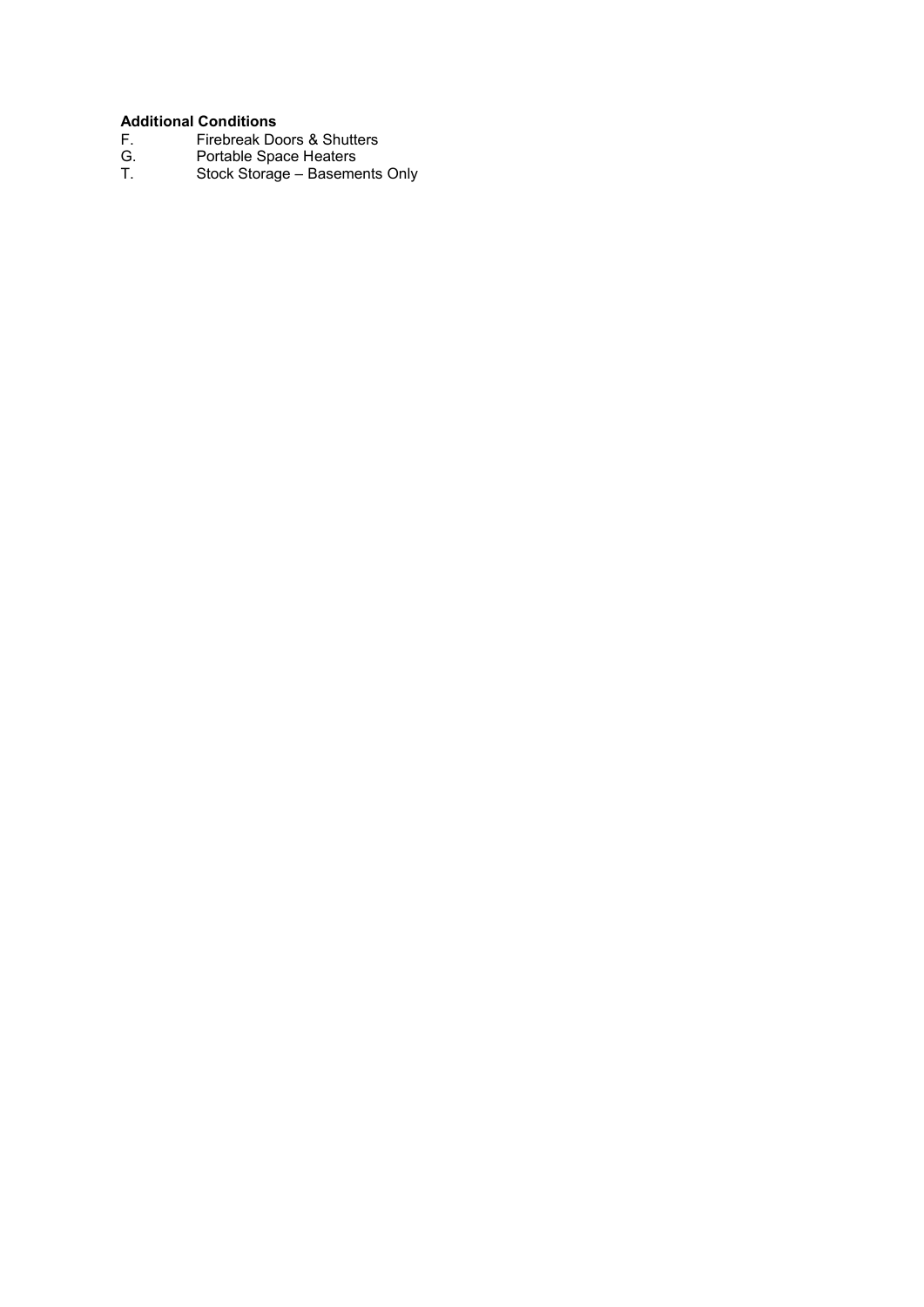# **Theft Section**

| ltem:  | <b>Description of Property Insured</b>                                                                                                          | <b>Sum Insured</b> |       |
|--------|-------------------------------------------------------------------------------------------------------------------------------------------------|--------------------|-------|
| j.     | Computer Equipment the Property of the Insured or for<br>which the insured is responsible                                                       | GBP                | 1,000 |
| ii.    | Machinery, plant and All Other Contents excluding<br>Computer Equipment the property of the Insured or for<br>which the Insured is responsible  | <b>GBP</b>         | 5,000 |
| iii.   | Stock and Materials in Trade, work in progress and<br>finished goods the property of the insured or for which<br>the Insured is responsible     |                    | Nil   |
| iv.    | Decorations and Improvements to buildings including<br>landlords fixtures and fittings for which the Insured is<br>responsible and not as owner |                    | Nil   |
| v.     | Rent Payable                                                                                                                                    |                    | Nil   |
| Excess | GBP 250 in respect of each and every loss                                                                                                       |                    |       |

Please refer to the policy booklet for the clauses that automatically apply to this section.

The following additional clauses apply to this section: -

#### **Additional Clauses:**

A. Collusion

# **Additional Conditions:**

Requirements Minimum Security Condition

### **Additional Endorsement:**

#### **Extensions**

- 1. Alternative Hire Costs
- 3. Continuing Hire Charges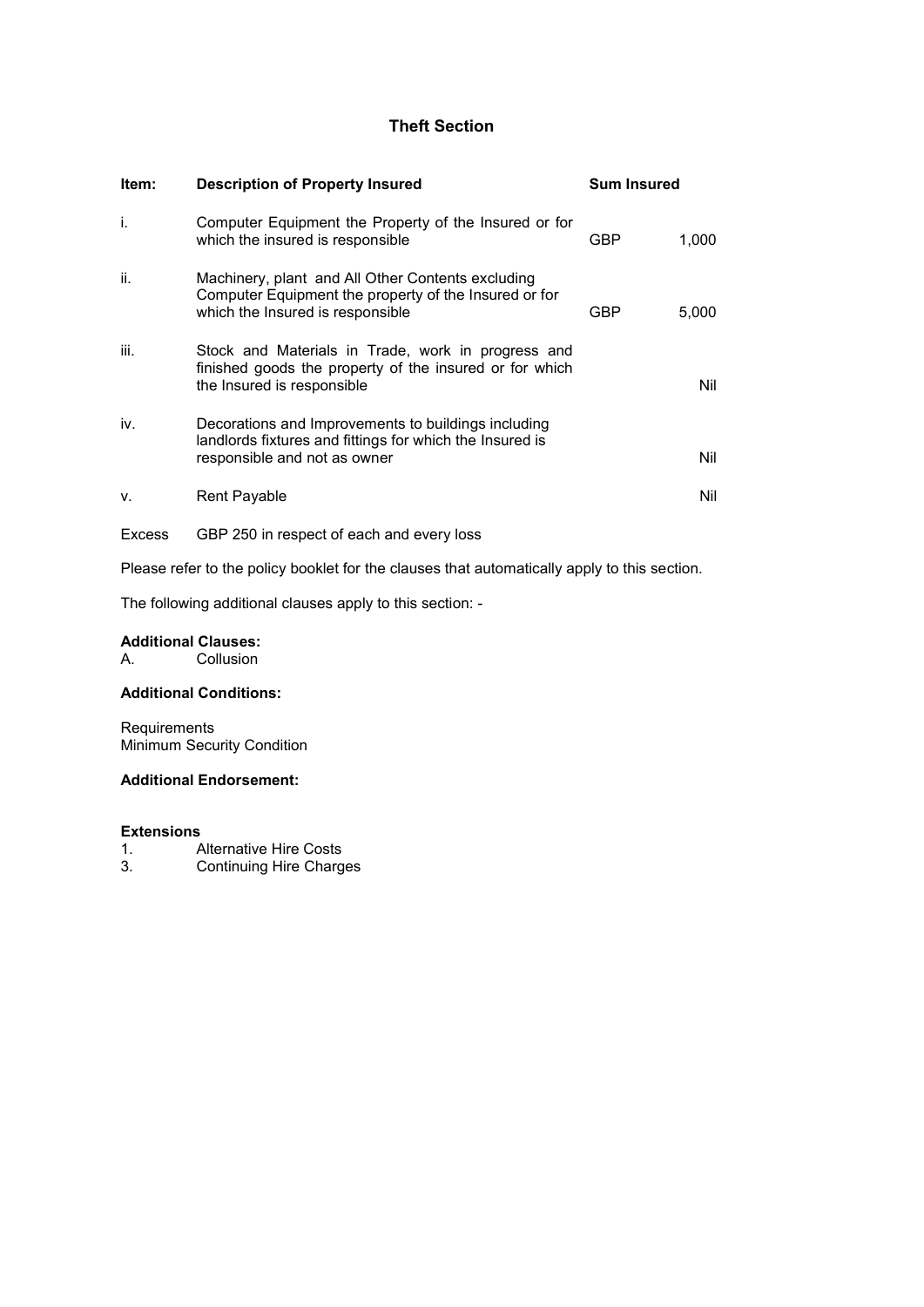# **Business All Risks**

| <b>Description of Equipment</b>                                                                     | <b>Territorial Limit Sum Insured</b> |            |        |
|-----------------------------------------------------------------------------------------------------|--------------------------------------|------------|--------|
| Insured Business Equipment the property of the                                                      |                                      |            |        |
| Insured or for which the Insured is responsible.                                                    | Europe                               | GBP        | 75.000 |
| Hired in Business Equipment the property of the<br>Insured or for which the Insured is responsible. | Europe                               | <b>GBP</b> | 45.000 |
| Coverage includes Transit, Loading and Unloading.                                                   |                                      |            |        |

#### **Excess GBP 250 in respect of each and every loss.**

#### **In respect of Flood loss at the Risk Location.**

**The excess is amended to the greater of 10% of each agreed claim or GBP2,500, subject to a maximum of GBP50,000 in respect of each agreed claim.**

**In respect of damage caused by:-**

**a. rising, surface or tidal water other than a rise in the water table, or b. the overflow of streams, rivers, lakes, ponds or other bodies of water**

Please refer to the policy booklet for the clauses that automatically apply to this section.

The following additional clauses apply to this section: -

#### **Extensions**

- 1. Alternative Hire Costs
- 3. Continuing Hire Charges

## **Conditions**

- A. Intruder Alarm System (Insured's own premises only)
- B. Requirements
- C. Minimum Security Condition (Insured's own premises only)

#### **Additional Clauses**

- 2. Unattended Vehicle Theft Exclusion
- 6. Hiring Inspections
- 7. Equipment hired out<br>8 Hired in equipment
- Hired in equipment

## **Conditions**

Machinery and Plant maintenance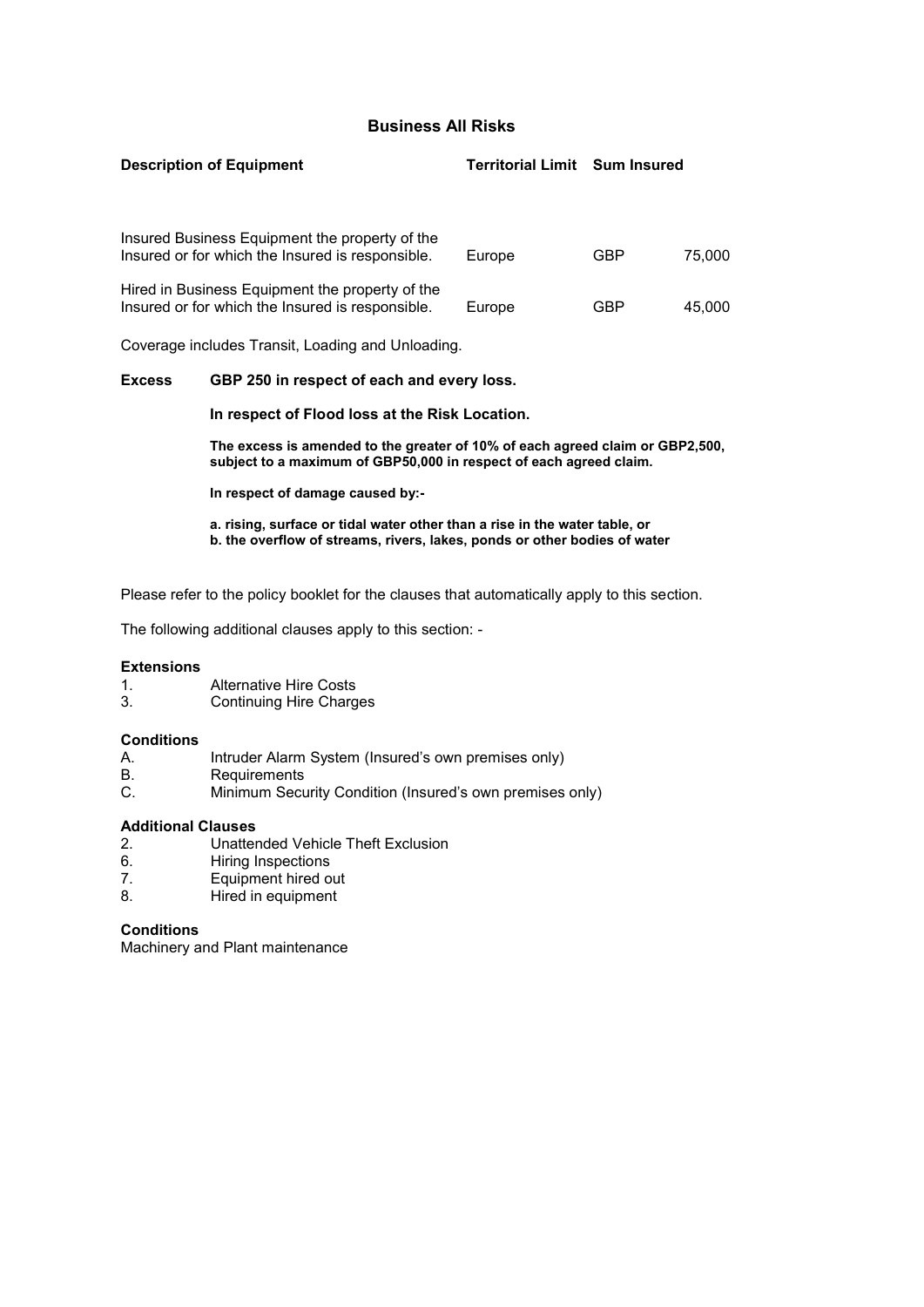# **Employers Liability**

| <b>Limit of Liability</b>                                                                                                                                                    | <b>GBP</b>            | 10,000,000 |
|------------------------------------------------------------------------------------------------------------------------------------------------------------------------------|-----------------------|------------|
| Your Employers Liability certificate is attached. You must retain a copy of each Employers<br>Liability certificate issued to you for a period of 40 years.                  |                       |            |
| <b>Description of Activities</b>                                                                                                                                             | <b>Wages Estimate</b> |            |
| <b>Clerical Managerial</b>                                                                                                                                                   | Nil                   |            |
| Other Employee                                                                                                                                                               | <b>GBP</b>            | 31,000     |
| Please refer to the policy booklet for the clauses, conditions and exceptions that automatically<br>apply to this section. The following endorsements apply to this section: |                       |            |
| Κ.<br>Height Limit (10 metres)                                                                                                                                               |                       |            |
|                                                                                                                                                                              |                       |            |
| <b>Public and Products Liability Insurance</b>                                                                                                                               |                       |            |
| <b>Public Liability Section</b>                                                                                                                                              |                       |            |
| <b>Limit of Liability</b>                                                                                                                                                    | <b>GBP</b>            | 5,000,000  |
| <b>Products Liability Section</b>                                                                                                                                            |                       |            |
| <b>Limit of Liability</b>                                                                                                                                                    | <b>GBP</b>            | 5,000,000  |
| Turnover                                                                                                                                                                     |                       |            |
| UK                                                                                                                                                                           | <b>GBP</b>            | 225,000    |
| Europe                                                                                                                                                                       | Nil                   |            |
| USA/Canada                                                                                                                                                                   | Nil                   |            |
| Rest of World                                                                                                                                                                | Nil                   |            |
|                                                                                                                                                                              |                       |            |

Excess GBP 250 Third Party Property Damage

Please refer to the policy booklet for the clauses, conditions and exceptions that automatically apply to this section. The following additional endorsements apply to this section:

K. Height Limit (10 metres)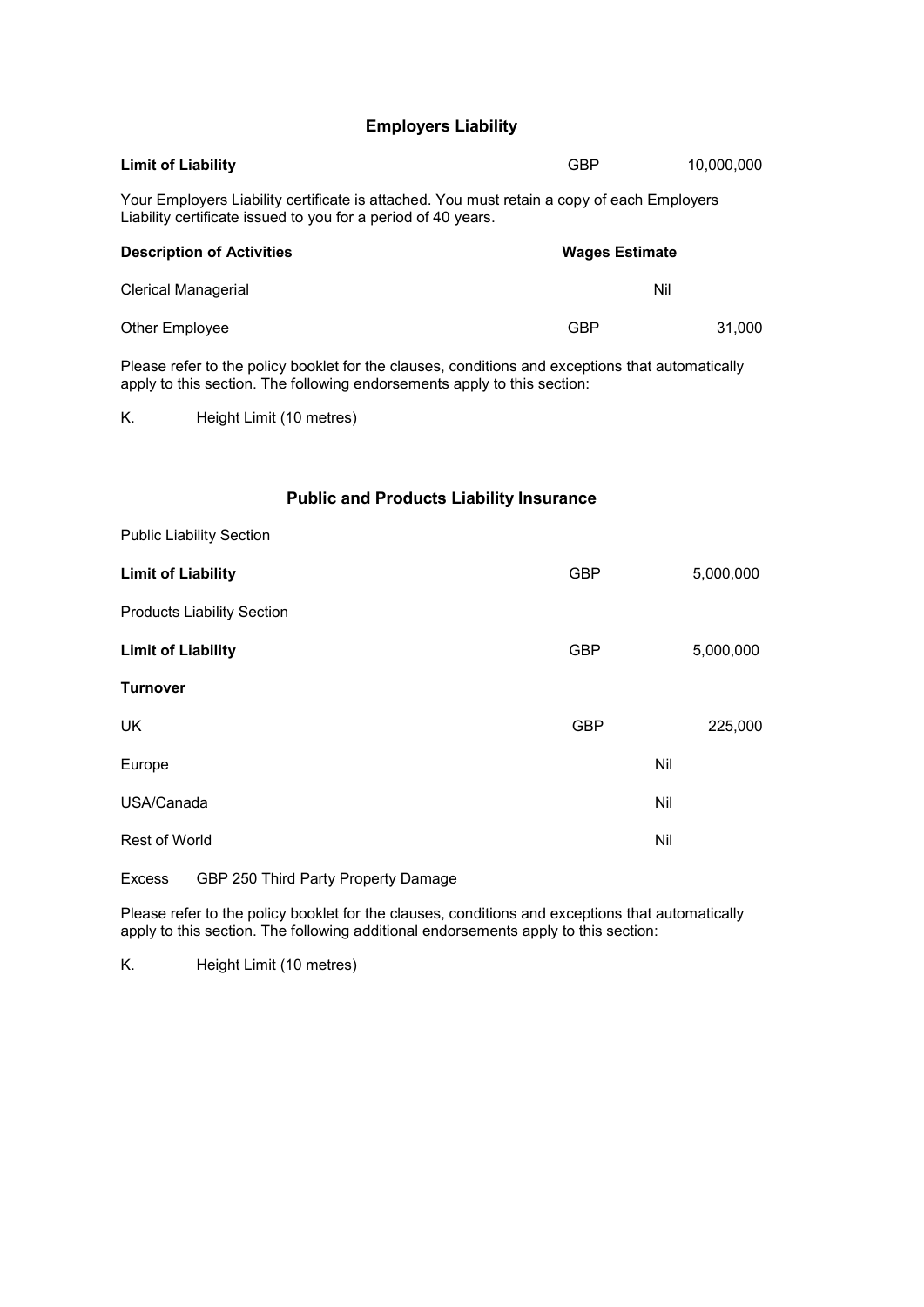#### **Additional Endorsements, Conditions and Warranties Attaching to and forming part of the policy heron**

None Operative

*.*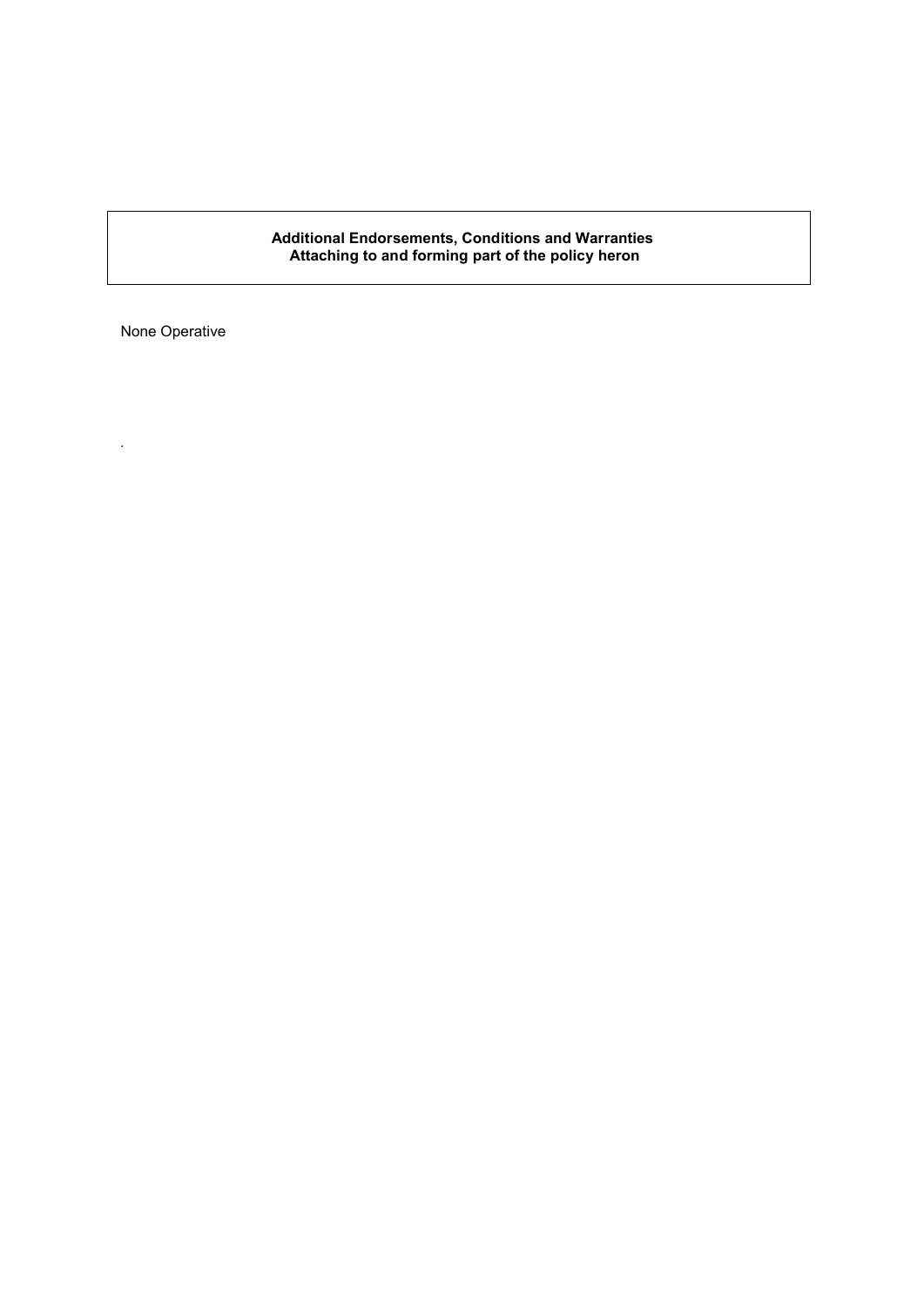#### **If you have a complaint**

Our objective is to provide a high standard of service to you at all times. However we recognise that things can go wrong occasionally and if this occurs we are committed to resolving matters promptly and fairly. If you wish to register a complaint please contact us:

- in writing, to the Managing director at the address shown on the letter (or business card) that accompanies this document, and/or;
- by telephone, using the number shown on the letter document (or business card) that accompanies this document, and/or;
- in person, at the address shown on the letter (or business card) that accompanies this document.

In all cases please quote your policy number or other reference we have given you. If you cannot settle your complaint with us you may be entitled to refer it to the Financial Ombudsman Service.

#### **The Law Applicable To This Policy**

You and Your Insurers are free to choose the law applicable to this Policy. As Your Insurers are based in England Your Insurers propose to apply the law of England and Wales and by purchasing this Policy You have agreed with this.

#### **Important – Material Facts**

Please remember that you must inform the insurer of any circumstances of which the insurer may not be aware. Failure to do so could invalidate the policy. If you are in any doubt as to whether a fact is material it should be disclosed to the insurer. If there have been any changes in circumstances that have arisen since this insurance was taken out or last renewed please inform your insurance adviser.

You should keep a record (including copies of letters) of all information supplied to the insurer for the purposes of the renewal of this insurance.

#### **Identity of Insurers**

This policy is underwritten by Hiscox Underwriting Ltd on behalf of Hiscox Insurance Company Limited.

It is administered on their behalf by Towergate Underwriting Group Ltd trading as Towergate Underwriting Entertainment.

Towergate Underwriting and Towergate Underwriting Entertainment are trading names of Towergate Underwriting Group Limited. Registered in England No. 4043759. Authorised and regulated by the Financial Conduct Authority.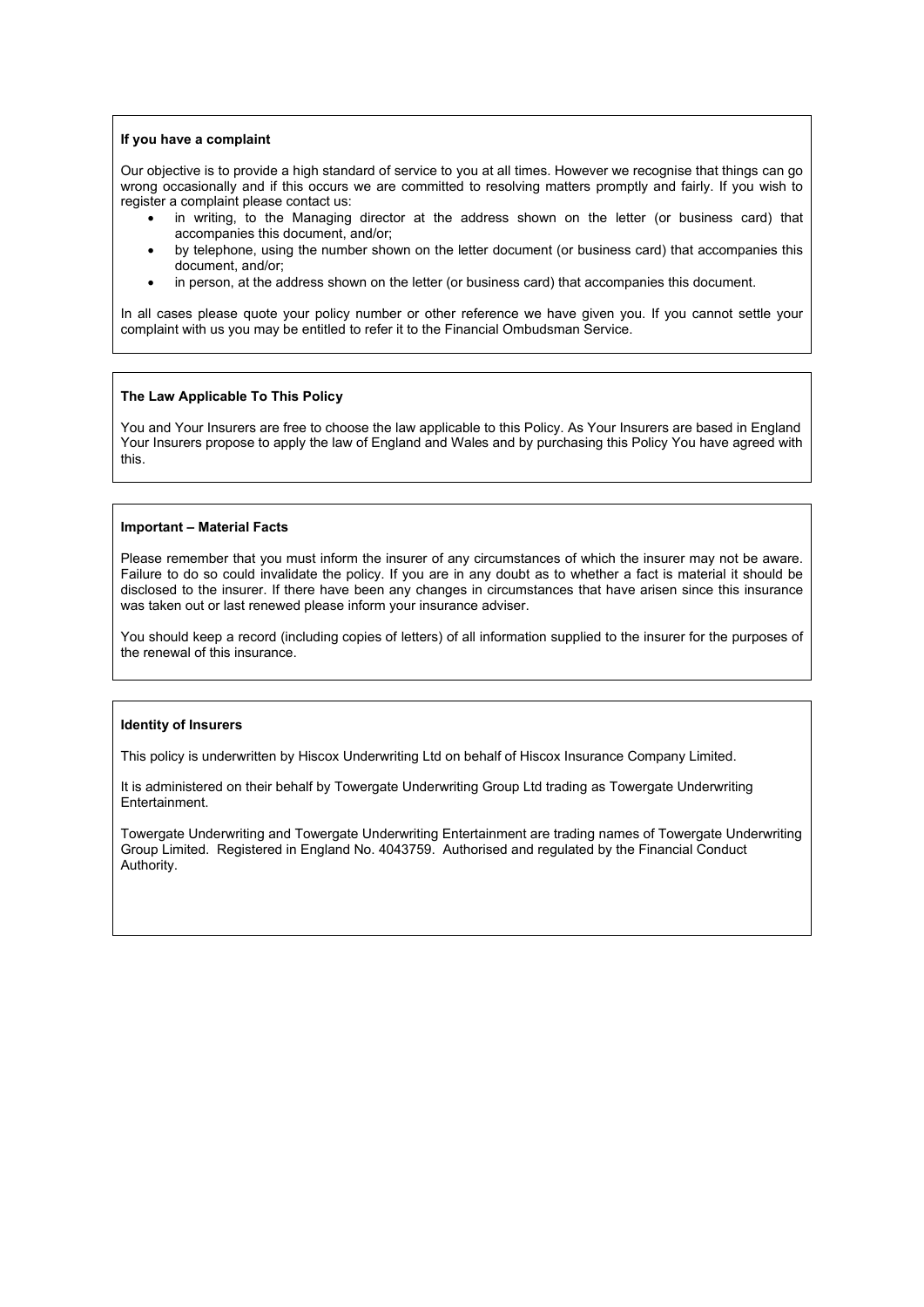# **CERTIFICATE OF EMPLOYERS' LIABILITY INSURANCE Policy: TUE/3739842**

# **CERTIFICATE OF EMPLOYERS' LIABILITY INSURANCE (a)**

(Where required by regulation 5 of the Employers' Liability (Compulsory Insurance) Regulations 1998 (the Regulations), one or more copies of this certificate must be displayed at each place of business at which the policy holder employs persons covered by the policy)

| <b>Policy number</b><br>1. Name of policyholder | TUE/3739842<br><b>Bright (Production Services) Ltd</b> |
|-------------------------------------------------|--------------------------------------------------------|
|                                                 | and the following subsidiary companies:                |

- 2. **Date of commencement of insurance policy** 6 February 2015
- 3. Date of expiry of insurance policy

Both days inclusive

We hereby certify that subject to paragraph 2:

- 1 The policy to which this certificate relates satisfies the requirements of the relevant law applicable in Great Britain, Northern Ireland, the Isle of Man, the Island of Jersey, the Island of Guernsey, the Island of Alderney (b); and
- 2 the minimum amount of cover provided by this policy is no less than £5 million (c).

Signed on behalf of Hiscox Insurance Company Ltd

Steve Langan

#### **Notes:**

Ē

 (a) Where the employer is a company to which regulation 3(2) of the regulations applies, the certificate shall state in a prominent place, either that the policy covers the holding company and all its subsidiaries, or that the policy covers the holding company and all its subsidiaries except any specifically excluded by name, or that the policy covers the holding company and only the named subsidiaries.

(b) Specify applicable law as provided for in regulation 4(6) of the Regulations.

(c) See regulation 3(1) of the Regulations and delete whichever of paragraphs 2(a) or 2(b) does not apply. Where 2(b) is applicable, specify the amount of cover provided by the relevant policy.

# **About the insurer**

| <b>Insurer</b>            | Hiscox Insurance Company Limited                                                                                                                                          |
|---------------------------|---------------------------------------------------------------------------------------------------------------------------------------------------------------------------|
| <b>Registered address</b> | 1 Great St Helens, London, EC3A 6HX United Kingdom                                                                                                                        |
| Company registration      | Registered in England number 00070234                                                                                                                                     |
| <b>Status</b>             | Hiscox Insurance Company Ltd is authorised by the Prudential Regulation Authority and regulated by<br>the Financial Conduct Authority and Prudential Regulation Authority |